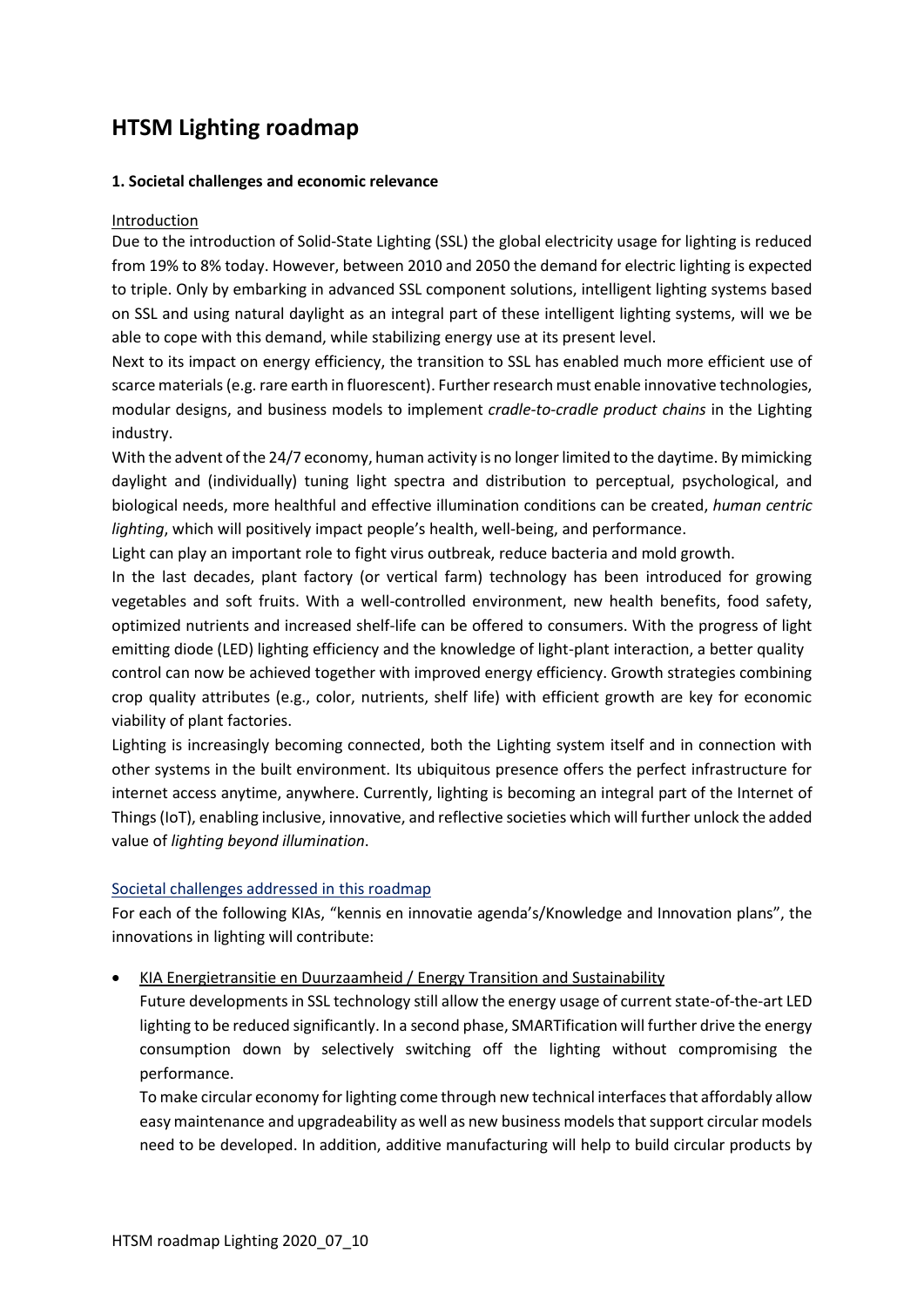reusing printing material and reduce transportation by allowing economically affordable local manufacturing.

# • [KIA Gezondheid en Zorg](https://www.health-holland.com/publications/useful-documents/kia) / Health and Care

Large-scale migration to cities, increased time spent indoors, and our 24-hour economy have impacted on our light exposure. Such aberrant, unnatural light dark cycles impact on human physiology and functioning and can result in sleep, mood, and circadian rhythm disturbances, in fatigue and cognitive failure, and they even may aggravate certain cancer pathologies. With light for health & wellbeing lives can be improved: e.g. human-centric lighting in indoor environments where people work together, like offices, schools, factories etc, may help prevent or relieve burnout and mood and anxiety related ill-being and disorders; patients recover faster in hospitals and psychiatric care with the right light and health related cost can be reduced; improved light settings at home can help to relax.

Due to the global Covid-19 pandemic, the interest in disinfection with light has increased significantly. Using UV-C and far-UV viruses in air and on surfaces can be reduced significantly. UV-B can be used to increase the vitamin D levels that has a positive impact on the immune system.

• [KIA Landbouw, Water en Voedsel](https://topsectortu.nl/nl/kennis-en-innovatie-agenda) / Agriculture, Water and Food

With light for Horticulture, animal farming and vertical farming (also known as indoor farming) the quality and quantity of products, health of animals can be improved, as well as the usage of pesticides, water and fertilizers can be decreased. In the case of vertical farming no pesticides are used, and water usage is reduced more than 90 % compared to open field production. This is a strong contribution to a solution for the worldwide food challenge. Vertical farming will also result in local production, shorter food chains, fresher products, higher shelf-life, less waste, and less transport, generating additional environmental benefits.

• [KIA Veiligheid](https://www.hollandhightech.nl/kia-veiligheid) / Safety

In the outdoor space, lighting plays a crucial role to improve road safety and the perception of safety in the street. Using innovations in light spectrum and distribution, these safety aspects can be further enhanced, while safeguarding plant and animal ecology. New optical solutions will reduce light pollution and improve wildlife due to special light that does not disturb certain species. Moreover, lighting can be used for proactive crowd management to enhance safety and security in large scale public environments and events.

Finally, lighting can be used for communication (Lifi) in high bandwidth and high-security applications which is more cost effective than wired solutions.

# World-wide market for this roadmap, now and in 2025

The world-wide market for lighting products, covering both light sources and luminaires, is estimated to grow from USD 115.44 Billion in 2018 to USD 161.58 Billion by 2026, exhibiting a CAGR of 4.4% during this period, [https://www.fortunebusinessinsights.com/industry-reports/101542.](https://www.fortunebusinessinsights.com/industry-reports/101542) While LEDs accounted for more than 75% of the turnover of the leading lighting companies in 2019. This transformation quickly followed by the introduction of IoT based, connected, lighting solutions. Consequently, the lighting industry is, after the introduction of LED lighting, again faced with a transformation in its 130 years of existence. Finally, with the introduction of Lifi the lighting industry is also expanding in the multi-Billion communication market.

Competitive position of the NL ecosystem (market and know-how)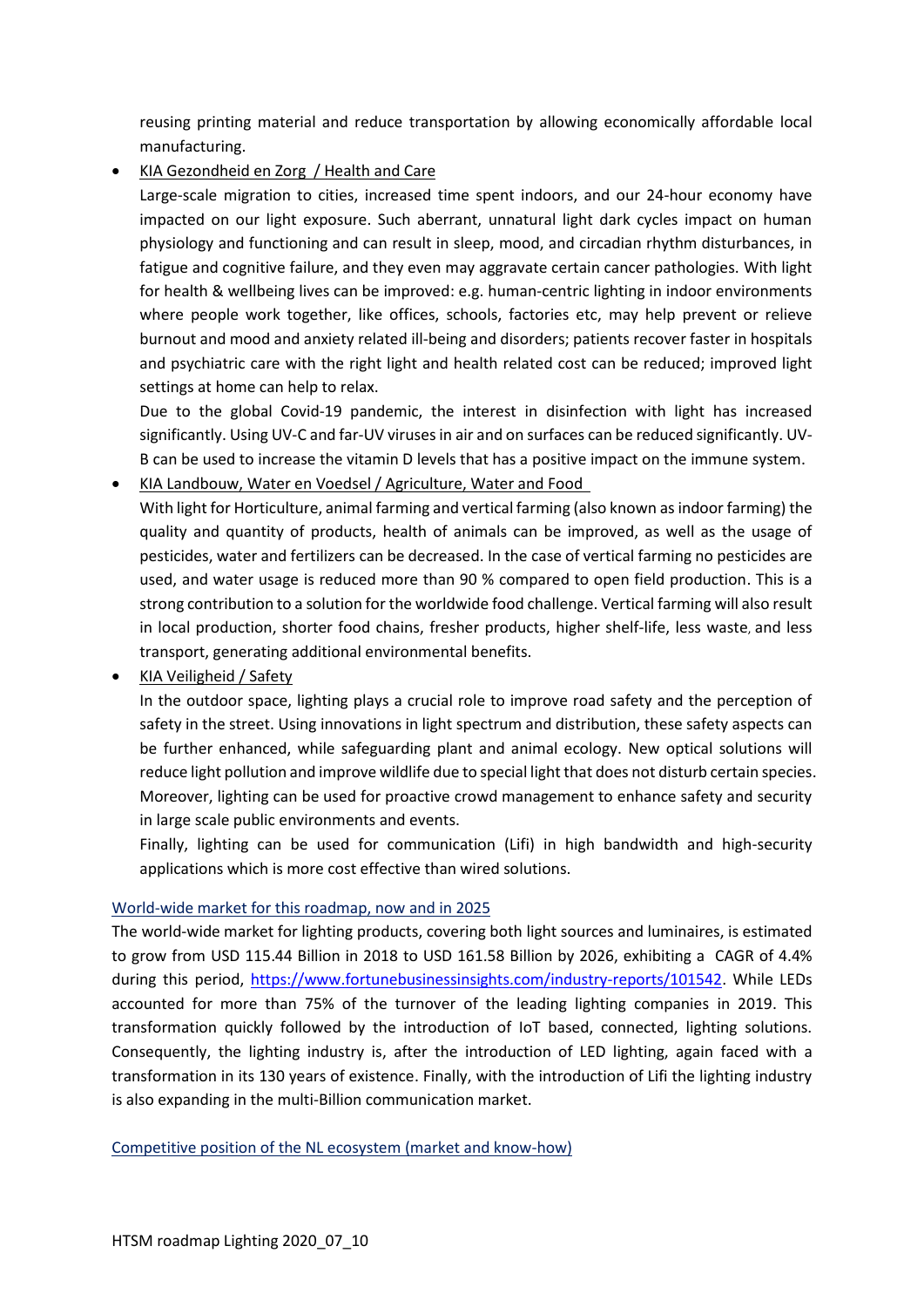The Netherlands has a unique position of strength in the lighting market. The largest global player in lighting is based in the Netherlands, its 2017 turnover equalling 160% of the second and 310% of third global player. Signify (former Philips Lighting) is the world leader in lighting products and services with a market share of around 10% and the only global player in both professional and consumer luminaires. Next to this around 350 SMEs, e.g. lighting designers, installers, distributors and shops, active in the lighting domain are registered with the Dutch Chamber of Commerce, while a substantial knowledge base in solid state technology, optics, embedded software and lighting is found with academia and research institutes, opening access to all competences needed for the future.

By becoming the motor of intelligent lighting, the Dutch lighting eco-system will be able to consolidate its number one position in lighting, both in terms of economic growth and of employment, despite the advent of Asian players that are currently driving the cost roadmap of LEDs and LED retrofit lamps.

Because the Dutch government owns a substantial part of the lighting infrastructure, i.e.: outdoor lighting and public buildings, it is in a perfect position to take the lead in the validation of the R&D results under real life conditions.

#### **2. Applications and technologies**

## State of the art review (industry and science)

Currently, LEDs are primarily used as replacements of conventional light sources, with a penetration of 15% in the total market. The lighting market will continue to grow with a CAGR of 3% and the LEDification will continue at a rapid pace and reach a level of more than 50% in 2025.

## Developments in present and future markets and societal themes

On energy usage, present LED technology has an efficacy around 160 lm/W. The coming years the efficacy will rise above 250 lm/W for current LED technologies and even potentially above 320 lm/W for new LED architectures. To reach these levels, deep understanding of the physical mechanisms behind LED lighting as well as a deep understanding of the perception aspects of multi-coloured LED architectures are needed.

Today, one of the limiting factors in the usage of LED technology embedded in building elements is the size of the driver. Further driver miniaturization is needed. Solutions are to be found in the usage of GaN type of electronic components that allow higher power densities and consequently a smaller size. Commercially, these components start to be available, but the optimized designs still must be found.

Advances in conversion materials are needed to a) allow higher efficacies and b) allow tailored spectra. To reach the high efficacies mentioned above, there is a need for red and green conversion materials with a narrow bandwidth. In addition, there is a strong trend in industry to go to tailored spectra such that the light of a product can be adjusted to the application.

Human-centric lighting is enabled by these new spectra and allows the industry to make light that supports biorhythms, improves concentration, light that is visually more pleasing and has other health effects.

For horticulture applications, it allows tuning of the light (level and spectrum) to the different growth stages of plants, thereby increasing growth efficiency and crop quality. For animals, tuneable lighting can offer improved animal wellbeing in combination with more efficient feed conversion.

For disinfection new applications are possible with the recent advancement in sources and optical components (filters) and other technologies (disinfection robots e.g.).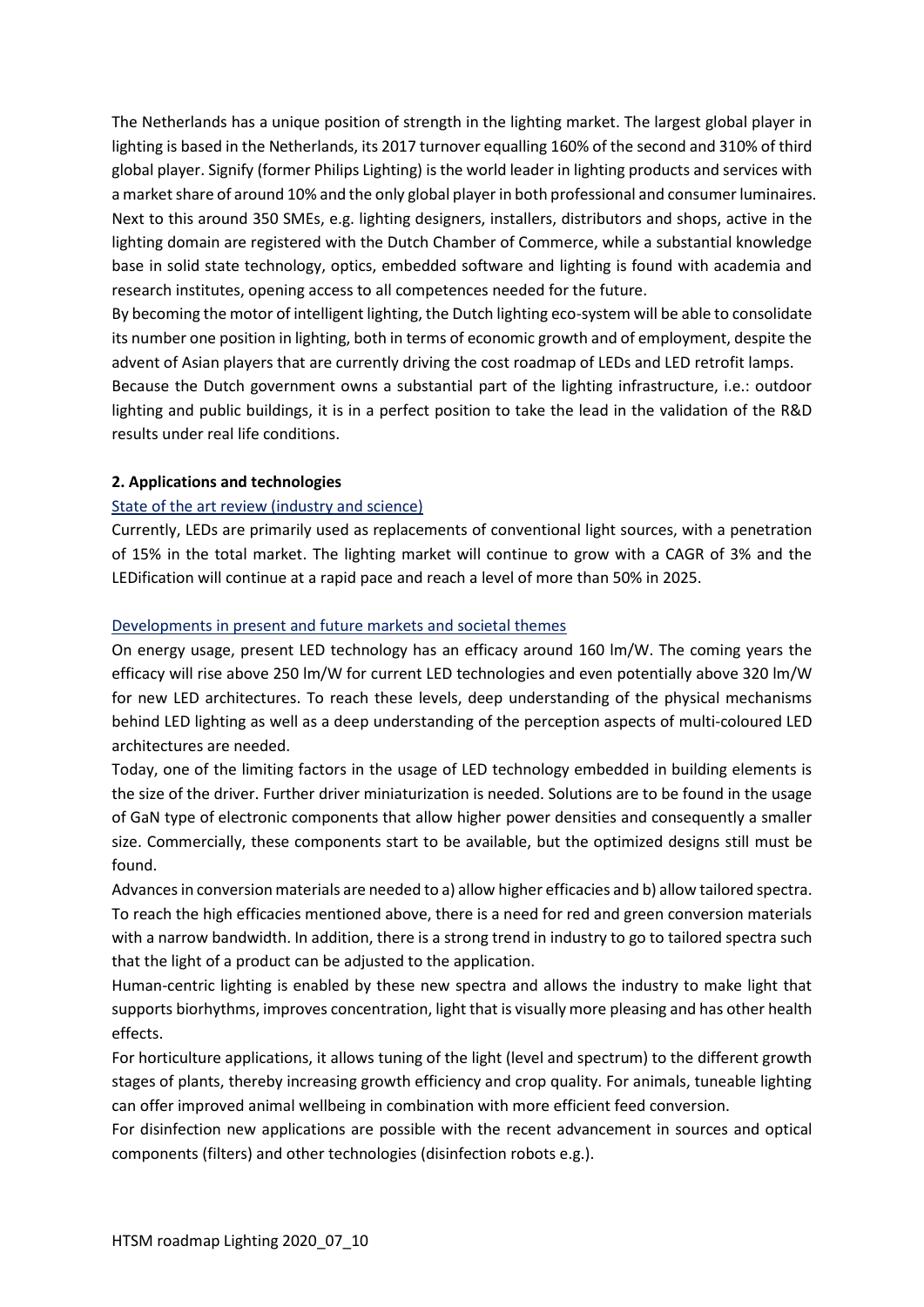Both in the consumer and in the professional space connected lighting systems are on the rise and the added value of such IoT systems is ever more appreciated. To create these connected lighting systems that harvest data, the lighting industry needs access to sensor technology that is cost-effective, reliable and application specific while being safe and secure at the same time. In the current industry we see the inroad of micro-wave and thermopile type of sensors. These sensors need dedicated signal processing to extract the data in real-life applications. Artificial intelligence and machine-learning strategies will need to be harnessed to create personalized services, e.g. for healthy light exposure, navigation, and safety purposes. Practical local (edge) data acquisition, processing and management need to be developed such that the real-time requirements of (lighting) applications can be satisfied, as well as the security and privacy requirements.

# Questions and milestones for this roadmap in 2025

It is proposed that advancement of the state-of-the art in lighting technology will be approached from four different angles, representing the sub-eco-systems of lighting in the Netherlands:

- A. Breakthroughs in basic LED and light conversion technology: excellence in science
	- a. New SSL source architectures (micro- and nano-LED, UV, laser sources)
	- b. New conversion technologies, materials, and basic understanding of the scattering behaviour of these materials
	- c. Spectral engineered solutions to address new markets like Human-Centric Lighting, horticulture etc. and the validation thereof.
	- d. Reliability models and degradation mechanisms of the sources and full systems
- B. Innovation at the product level: leveraging the new opportunities that the recent advent of SSL devices has provided for lighting products (opportunity driven technology push). Challenges that we foresee here are:
	- a. Smaller LED solutions, miniaturized driving solutions for unobtrusive solutions, based on e.g. IC integration and GaN components.
	- b. Integrated optical, thermal solutions allowing function integration and long-lifetime solutions
	- c. New tools for the design of LED products (optical, thermal, mechanical, system design tools), including digital twin technology. For optical e.g. free shape inverse design strategies, scattering modelling, fast and accurate simulation tools and imaging optics design strategies are needed to come with new innovative solutions.
	- d. Hard- and software reliability to allow upgradable, reliable solutions and to safeguard all user requirements on complex lighting systems.
	- e. New (additive) manufacturing technologies deployed to LED products to allow for freeform (2D, 3D) luminaire manufacturing. This allows for building circular products and reduce transportation by allowing local manufacturing
	- f. New applications and segment specific solutions based on spectral tuning (horticulture, light for farming, human centric lighting applications etc).
	- g. Underpinning the application, safety, and effectiveness of different wavelength regimes (405nm, UV-B, UV-C, far UV) in relation to disinfection. Furthermore, we need optical components for these wavelengths and solve the related material degradation challenges.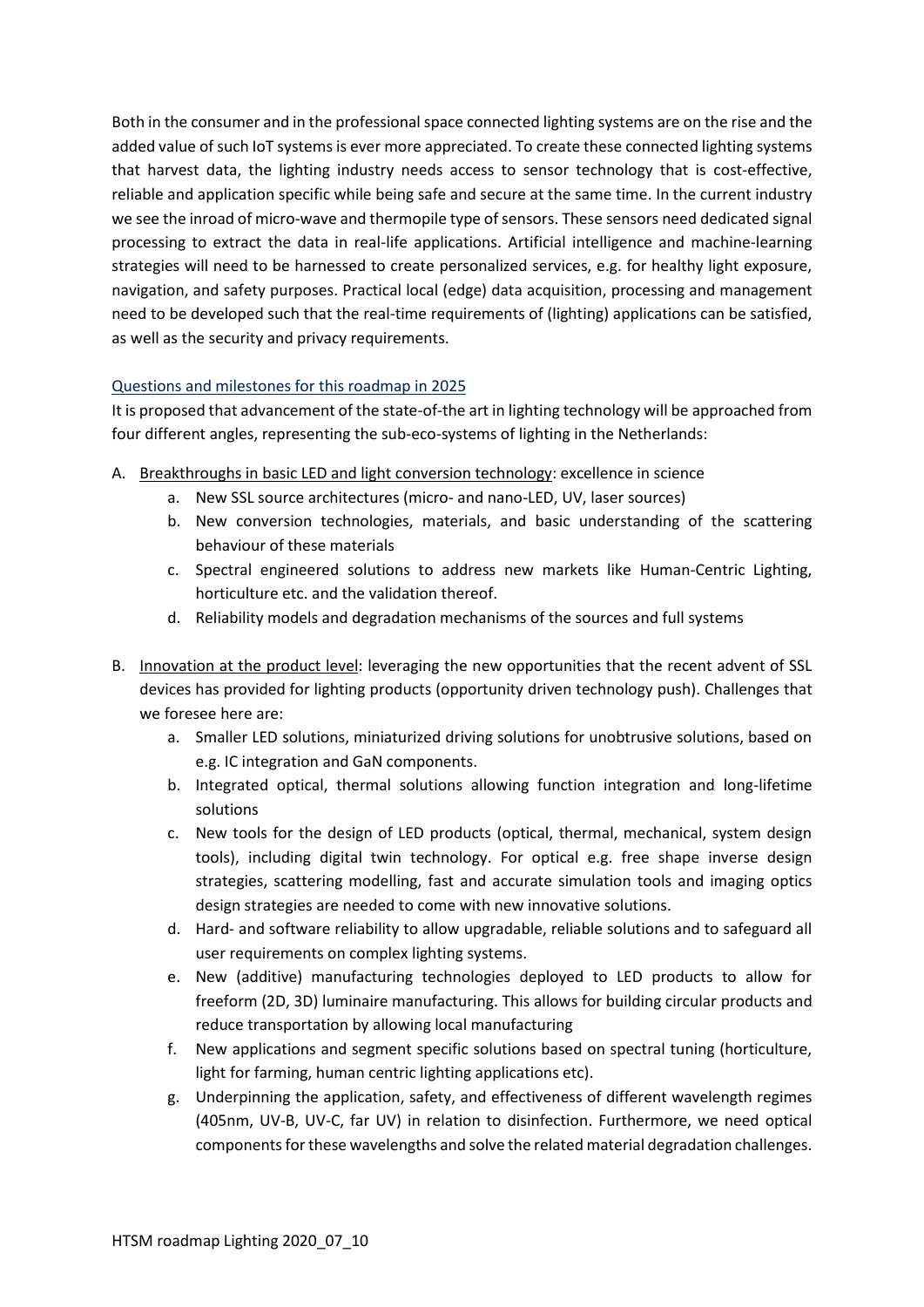- h. The impact of certain wavelength (e.g. UV-B) on hormone levels (e.g. the vitamin D) and relation to the health and effectiveness of the immune system needs further research.
- C. Innovation at the lighting system level: Connected lighting infrastructure provides intelligent lighting but is also an omnipresent network that can connect various verticals facilitating (IoT) services beyond lighting. Challenges that we foresee are:
	- a. Dealing with complexity: Lighting systems should remain easy to setup, use, and manage. Generic reusable architectural patterns and lighting system architectures for interoperability with legacy systems are needed.
	- b. Signal processing: deriving low-level features from raw (sensor) signals for presence detection, people counting, context detection, emotion detection etc.; building digital twins.
	- c. Intelligent algorithms and data analysis: translating sensor data into insights with minimal device resources while preserving privacy or confidentiality. Data analysis supporting lighting services and services beyond lighting, aligning the lighting roadmap with the ICT roadmap.
	- d. User interaction: balance between manual versus (context-aware) automated control, personalized versus group control, user interface development, end-user programming.
	- e. Wireless lighting networks: reliable and fast unicast, broadcast and multicast, especially in (radio) duty-cycled networks without sacrificing energy efficiency; improved performance of optical wireless communication over LED and laser light sources.
	- f. System-of-systems integration: lighting system integration with other ambient intelligence systems, such as building management and home automation, video surveillance, smart grids or traffic management systems.

Creating added value beyond illumination: Next to the image forming effect of light via the eye, the is also a non-image forming effect. Non-image forming effects have been established as crucially important for mental and physical health. Yet much more insight is needed, before these can be implemented in intelligent, personalized, and/or human-centric systems and services. But also new challenges in visual, image forming aspects of light have arisen: visual performance, visual comfort and light sensitivity have gained in relevance with the introduction and large-scale implementation of new light sources and requirements of high light levels for non-image forming effects (circadian entrainment, alerting and vitalizing effects).

In horticulture and lighting, concepts for design and control of a vertical farm that allows guarantees on quantity and quality of production of fresh vegetables every day of the year, completely independent of weather, climate change, or location on earth (urban versus rural area, arctic versus tropical climates). Taste, aroma, appearance, shelf life, and nutritional value should be substantially improved (>20% improvement of the most relevant quality parameters), while there is no pesticide use, no nutrient emission, only 2-4 litres water used per kg product, at least twentyfold less land usage, and less energy usage than greenhouse production per unit product. Light is essential to produce food and essential for the quality of the crop. Achieving a successful production of vegetables from a vertical farm cannot be achieved without a smart way of using light.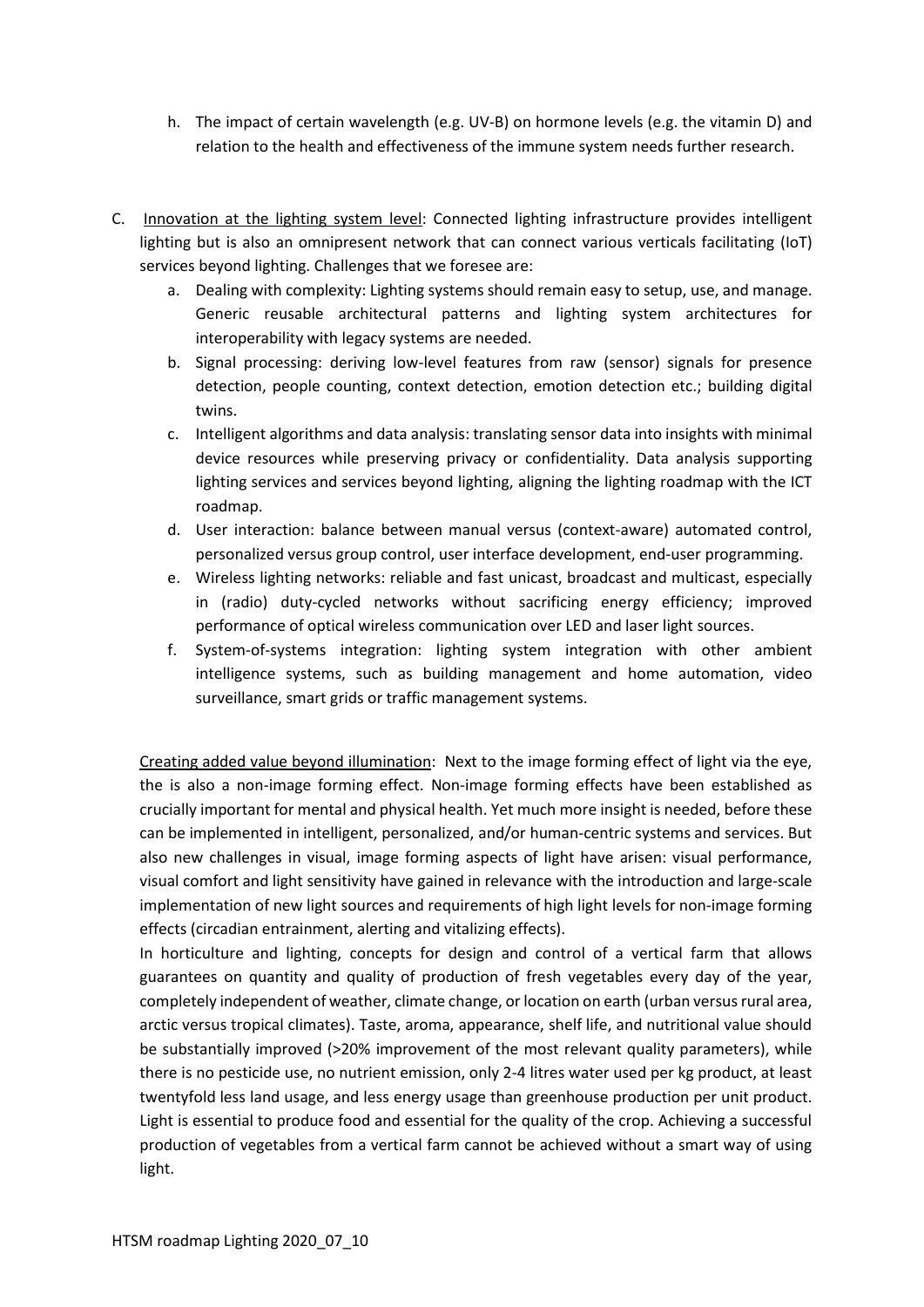Challenges that we foresee:

- a. Optimization of timing, dosage, and spectral tuning for circadian and acute effects of light; Establishing the size of effects, requirements for both curative (therapeutic) and preventive physical and mental health applications.
- b. Translation of insights to concrete and actionable mathematical models of light effects: validation of circadian models for realistic exposure patterns; development models for acute light effects; inclusion of spectral composition in these models
- c. Comfort and adaptation: understanding the role of melanopsin, of dynamic, coloured, and/or non-uniform light conditions, of coherence of light in the case of lasers, and of interpersonal differences in visual performance, comfort, and light sensitivity
- d. Impact of the aesthetics and dynamics of light to image forming and non-image forming effects in reducing the prevalence of mood, stress, and anxiety related ill-being and disorders
- e. Optimizing the balance between electric light and daylight from a sustainability perspective, but also in view of human health and mental wellbeing
- f. Balancing safety needs with energy and sustainability targets, and thoughtful, sensible, and effective strategies for crowd nudging and management.
- g. Find and optimize lighting characteristics (intensity, light sum, spectrum, schedule) for each crop grown without compromising quality and yield.
- h. Interaction of light with environmental factors as measured by sensors to give feedback on predicted production and improve yield while growing by means of data analytics and data modelling.

# **3. Priorities and implementation**

Implementation of this roadmap in public-private partnerships and ecosystems

In the recent years, fruitful collaborations in the Dutch lighting innovation eco-system were initiated, resulting in many collaborations established in public-private partnership projects like (not exhaustive): MSCA ITN ETN LightCap, NWO TTW Perspectief Freeshape Scattering Optics, TKI HTSM Phase space ray tracing, TKI Intellight/Intellight+, OpenAIS (Photonics PPP – H2020) CSSL, EnLight, GreenElec, OPERA (all ENIAC), Hertz, SEEL (all CATRENE), ISLES 2014 (Point-One), Aeviom, Fast2Light, Place-IT, Flex-o-Fab, MMP, Terasel, SSL-erate, Clean4Yield, IMOLA (all FP7), DIMAP, PhotoLED (H2020), Demanes, DEWI (ARTEMIS), IoSense, SCOTT, DELPHI4LED (ECSEL), PS-CRIMSON (ITEA3) and a FOM IPP on "Improved Solid State Light Sources". Additionally, the H2020 / KIC / EIT Digital projects BrightAgeing, "Elevators & Lighting", ALIGRE and LumiPark explored the requirements for market introduction of connected lighting applications.

The EUREKA programmes ITEA3 and PENTA, as well as the ECSEL JU – most relevant to HTSM – have experienced prominent Dutch participation in the recent past. Hence, the Dutch lighting eco-system wants to continue this extensive collaboration, also with the European players in the lighting field that are established through these projects, with a continuous involvement of the Dutch SMEs, widening the scope to also include systems and services.

Details of the roadmap are reflected in the multi-year program: Light and Intelligent Lighting.

# Linkage with other innovation instruments (e.g., public purchasing and risk investment)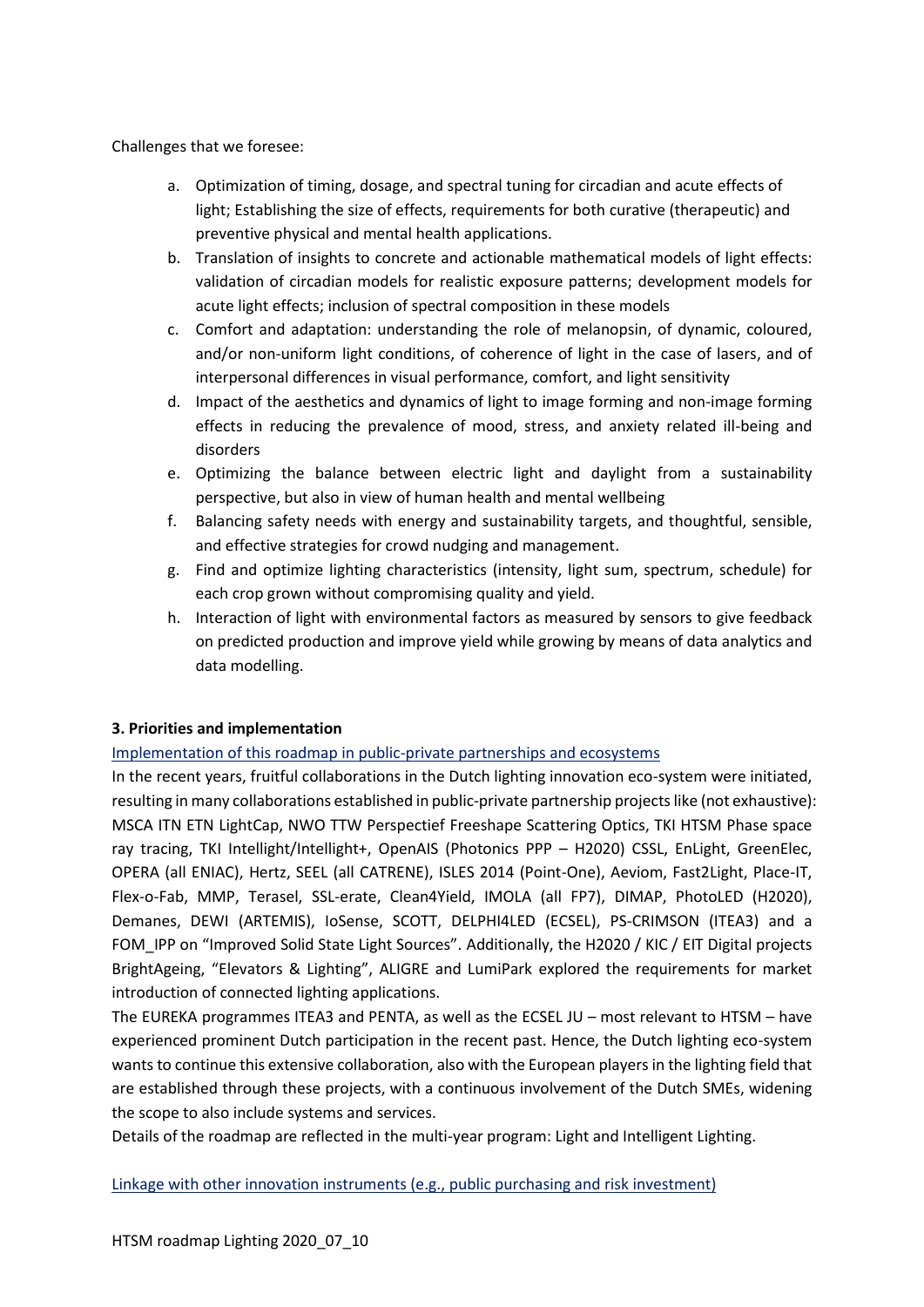Currently, LEDs are rapidly entering the market as replacement for less efficient conventional (e.g. incandescent or fluorescent) lamps (either as retrofit lamps or as new modules). The potential of digital and connected lighting has recently started to be addressed, think of the extremely successful Philips HUE proposition (connected lighting for the consumer space).

The public authorities, owning a substantial fraction of the existing indoor and outdoor lighting infrastructure, can speed up the uptake of digital lighting in the Dutch market as a launching customer and through innovative purchasing. The public authorities will benefit from the additional savings offered by combining LED technology with controls, while the industry will be able to optimize his offer much faster based on the feedback obtained from the launching customer. An example of such a project is `Jouw licht op 040`.

## Collaboration in and leverage with European and multi-national policies and programs

This roadmap is closely linked with the European roadmap put together by the Photonics21 European Technology Platform in close cooperation with Lighting Europe. Signify the work group dealing with "Advanced Lighting, Electronics and Displays". People from TNO, Holst Centre and Signify were deeply involved in editing of the latter roadmap in collaboration with the relevant European players from academia, research industry, start-ups, SMEs and large industry. Through this Photonics21 innovation roadmap we do align with the Photonics PPP work programmes in Horizon 2020, and by mobilizing the lighting eco-system it enables us to contribute substantially to several of the Key Enabling Technologies (KET).

#### **4. Partners and process**

Partners in this roadmap from industry, science, departments, regions and cities

| Academia          | RUG, TU/e, TUD, UT, UU, , WUR                                                             |
|-------------------|-------------------------------------------------------------------------------------------|
| <b>Institutes</b> | NWO-i AMOLF, TNO-ESI, Holst Centre, ILI, TNO, M2i, MESA+, TNO energy transition, ,        |
|                   | TNO industry, TNO buildings, infrastructure & maritime, TNO circular economy &            |
|                   | environment, TNO, TNO Healthy Living, TNO Traffic & transport, TNO Information &          |
|                   | communication Technology, VSL, Waag Society, Dekra, Dutch Polymer Institute,              |
|                   | PhotonDelta                                                                               |
| <b>Industry</b>   | Signify, Studio Philip Ross, Studio Tom, VDL etg, Consem, , U'll learn & Like IT bv.,     |
|                   | MOBA, ENGIE, Philips, LEAP bv, Key2China, EUR, Fujifilm Manufacturing Europe BV,          |
|                   | Cooperative smart sustainable farming, Sparckel - life needs light, CSSF, SLD Laser, UNA, |
|                   | SC, High Tech NL                                                                          |

#### In previous versions, the following partners have been involved in the definition of this roadmap:

# Process followed in creating and maintaining this roadmap (with role of SME)

Signify (being a global market leader in lighting solutions) has led the process to come to this updated HTSM Lighting roadmap document for the Netherlands in close cooperation with High Tech NL and the Intelligent Lighting Institute of TU/e. It reflects input gathered from various sources and includes inspiration from contacts with universities and knowledge institutes as well as industry.

On 21 November 2019, a workshop event with three parallel session and participants of different stakeholders was held at the campus of TU/e in Eindhoven as part of the outreach event of the Intelligent Lighting Institute. The different reach lines of the ILI have presented their running research